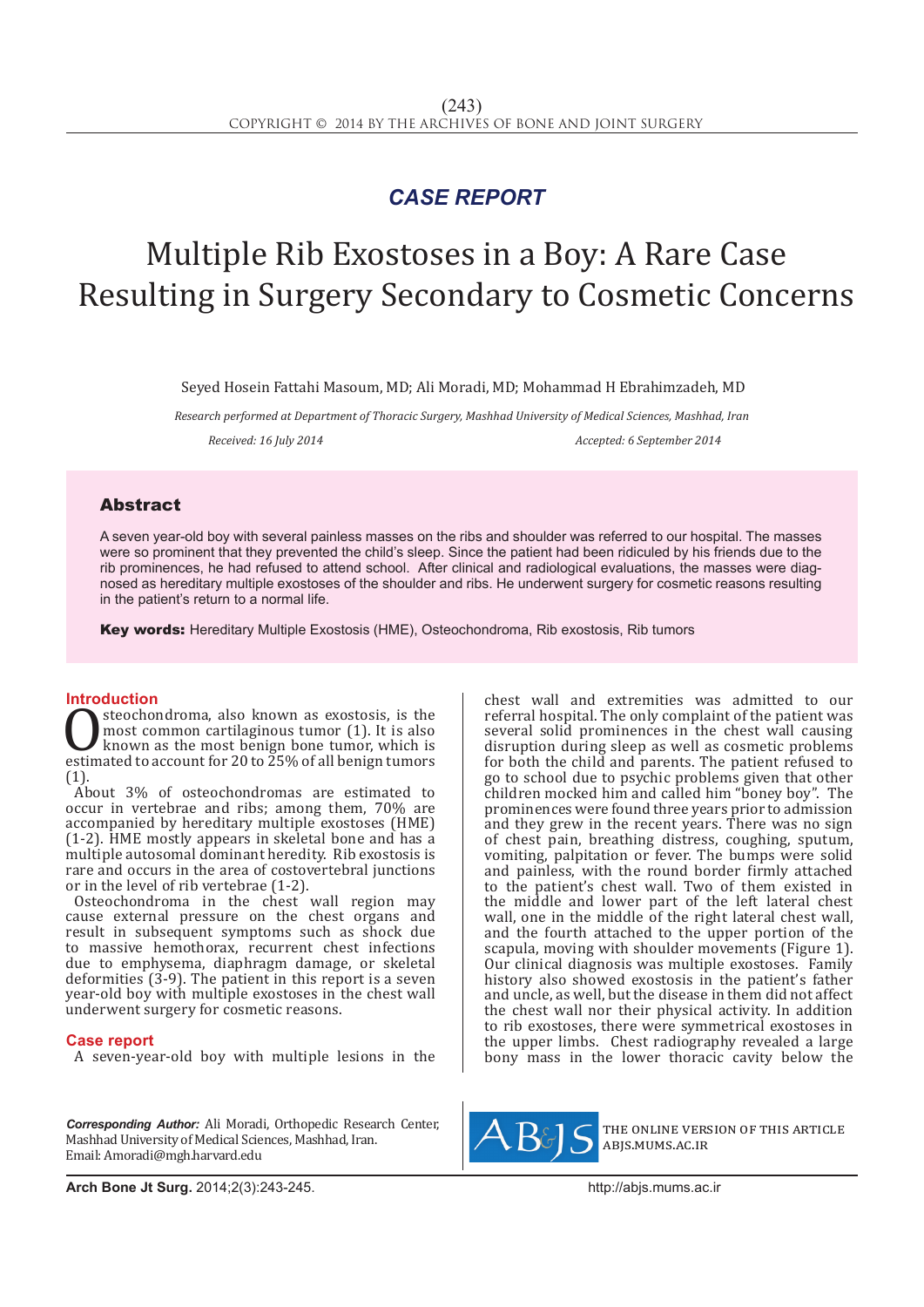THE ARCHIVES OF BONE AND JOINT SURGERY. ABJS.MUMS.AC.IR MULTIPLE RIB EXOSTOSES VOLUME 2. NUMBER 3. SEPTEMBER 2014



**Figure 1. Ribs involvement in a seven year-old boy resulted to unaccepted cosmetic appearance. A: anterior view. B: lateral view. C: posterior view.**

diaphragm, attached to chest wall (Figure 2). A CT scan showed multiple bony structures attached to the ribs compatible with exostosis lesions (Figure 3).

The patient laboratory values such as white blood cell count, hemoglobin level, hematocrit, liver enzymes, electrolytes and coagulation parameters were all within normal ranges.

After consulting with the patient's parents and the patient himself, according to the cosmetic and psychiatric effects of the disease, we decided to excise all four prominent lesions from the chest wall, as well as the one bellow the diaphragm, in one anesthetic session. The lesions that penetrated to the thorax and diaphragm were removed by limited thoracotomy.

After surgery the patient went back to school. The



**Figure 2. Chest X-ray of a seven year-old boy with heredity multiple exostosis. The massive exostosis compressed the diaphragm and liver which may lead to further complications such as hemothorax in future.**

patient was followed up for 2 years and no complications or recurrences were reported.

#### **Discussion**

Despite the fact that an exostosis is a benign lesion both clinically and histologically, sometimes it may cause clinical problems such as pain, compression of the adjacent soft tissues, and aesthetic problems (such as in our patient).

Although exostosis in the long tubular bones of the extremities is a well-known tumor, it is a rare condition in the ribs and thoracic wall  $(1-2, 9)$ . The differential diagnoses of exostosis in the ribs include enchondroma, osteoblastoma, osteoid osteoma, chondroblastoma,



**Figure 3. CT scan of the patient. Multiple exostoses are seen involving the ribs.**